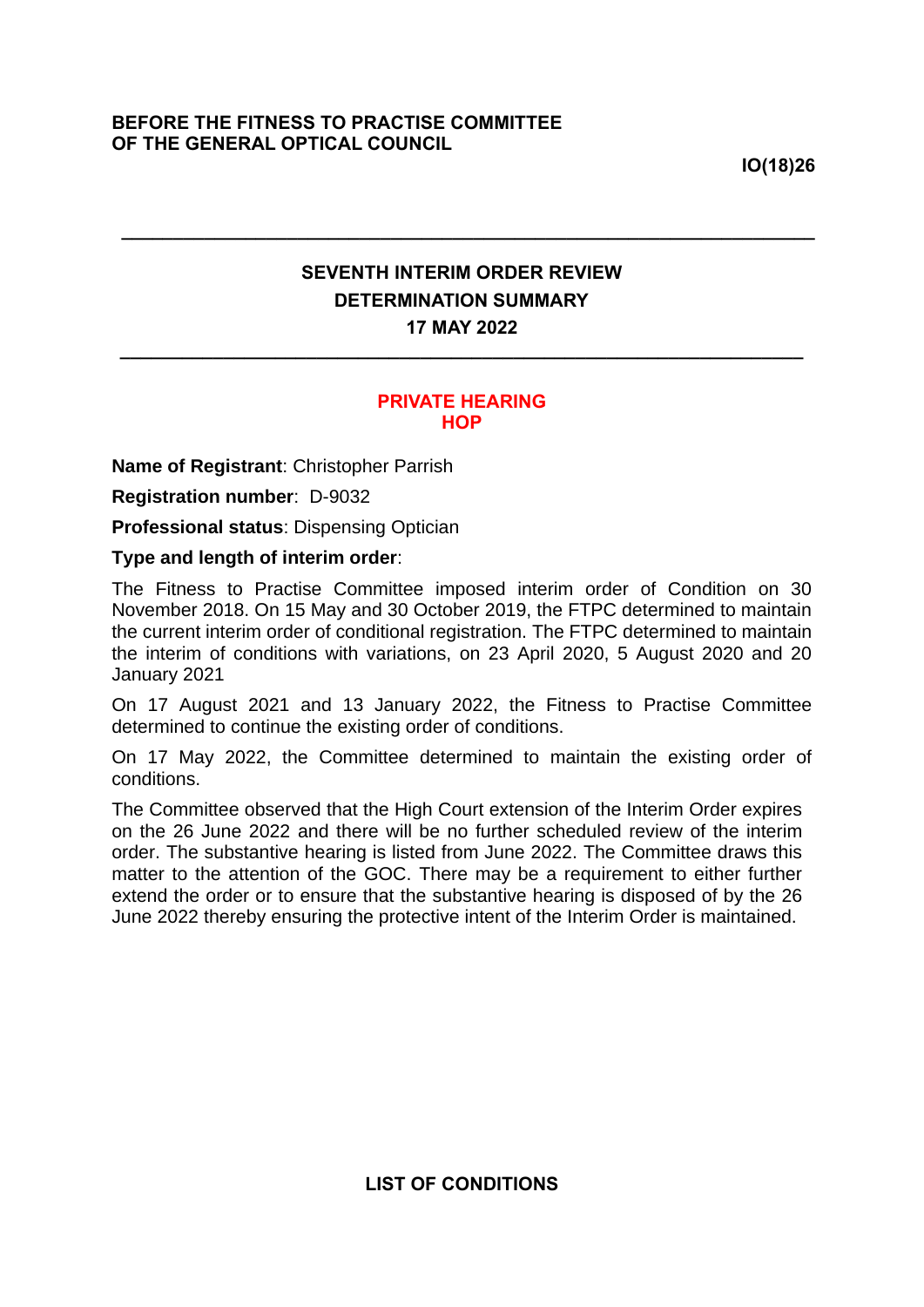| A1.1                                  | You must inform the following parties that your registration is                                                                                                                      |  |
|---------------------------------------|--------------------------------------------------------------------------------------------------------------------------------------------------------------------------------------|--|
| Informing others                      | subject to conditions. You should do this within two weeks of the<br>date this order takes effect.                                                                                   |  |
|                                       | a. Any organisation or person employing or contracting with you to<br>provide paid or unpaid optical services, whether or not in the UK<br>(to include any locum agency).            |  |
|                                       | b. Any prospective employer or contractor where you have applied<br>to provide optical services, whether or not in the UK.                                                           |  |
|                                       | c. Chairman of the Local Optometric Committee for the area where<br>you provide optometric services.                                                                                 |  |
|                                       | d. The NHS body in whose ophthalmic performer or contractor list<br>you are included or are seeking inclusion.                                                                       |  |
| A1.2<br><b>Employment and</b><br>work | You must inform the GOC if:                                                                                                                                                          |  |
|                                       | a. You accept any paid or unpaid employment or contract,<br>whether or not in the UK, to provide optical services.                                                                   |  |
|                                       | b. You apply for any paid or unpaid employment or contract to<br>provide optical services outside the UK.                                                                            |  |
|                                       | c. You cease working or increase your working hours.                                                                                                                                 |  |
|                                       | This information must include the contact details of your<br>prospective employer/ contractor and (if the role includes<br>providing NHS ophthalmic services) the relevant NHS body. |  |
|                                       |                                                                                                                                                                                      |  |
|                                       |                                                                                                                                                                                      |  |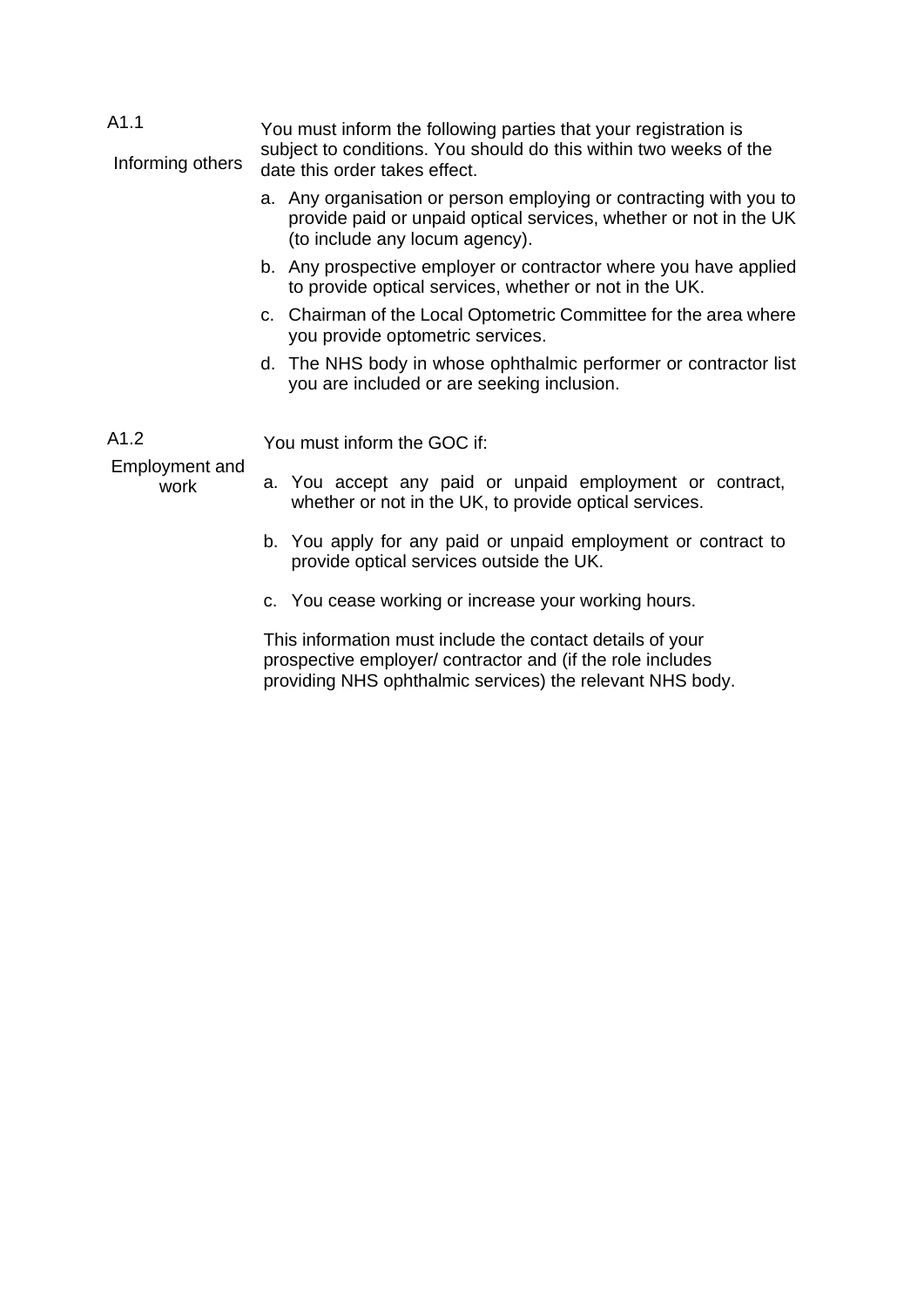You must upon returning to any practice requiring registration with the General Optical Council:

Supervision of **Conditions** 

A1.3

- a. Identify a workplace supervisor who would be prepared to monitor your compliance with numbers A1.3 of these conditions.
- b. Ask the GOC to approve your workplace supervisor within 2 weeks of the date this order takes effect.
- c. Identify another supervisor if the GOC does not agree to your being monitored by the proposed supervisor.
- d. Place yourself under the supervision of the supervisor and remain under his/her supervision for the duration of these conditions.
- e. At least once a fortnight meet your supervisor to review compliance with your conditions. The supervision should include at least one direct observation of patient appointments per fortnight. This must include the scrutiny of the accuracy of the patients' records. The choice of the appointments shall be at the discretion of the supervisor.
- f. Within 28 days of returning to practice, and thereafter at least every two months or upon request of the GOC, request a written report from your supervisor to be provided to the GOC, detailing how you have complied with the conditions he/she is monitoring and commenting on the accuracy of your records. In particular the report should specifically describe both the supervisor's direct observation of the one or more patient appointments he has attended, his meetings with you and the scrutiny of patient records he has carried out.
- g. Inform the GOC of any proposed change to your supervisor and again place yourself under the supervision of someone who has been agreed by the GOC.

A1.4 Other proceedings You must inform the GOC within 14 days if you become aware of any criminal investigation or formal disciplinary investigation against you.